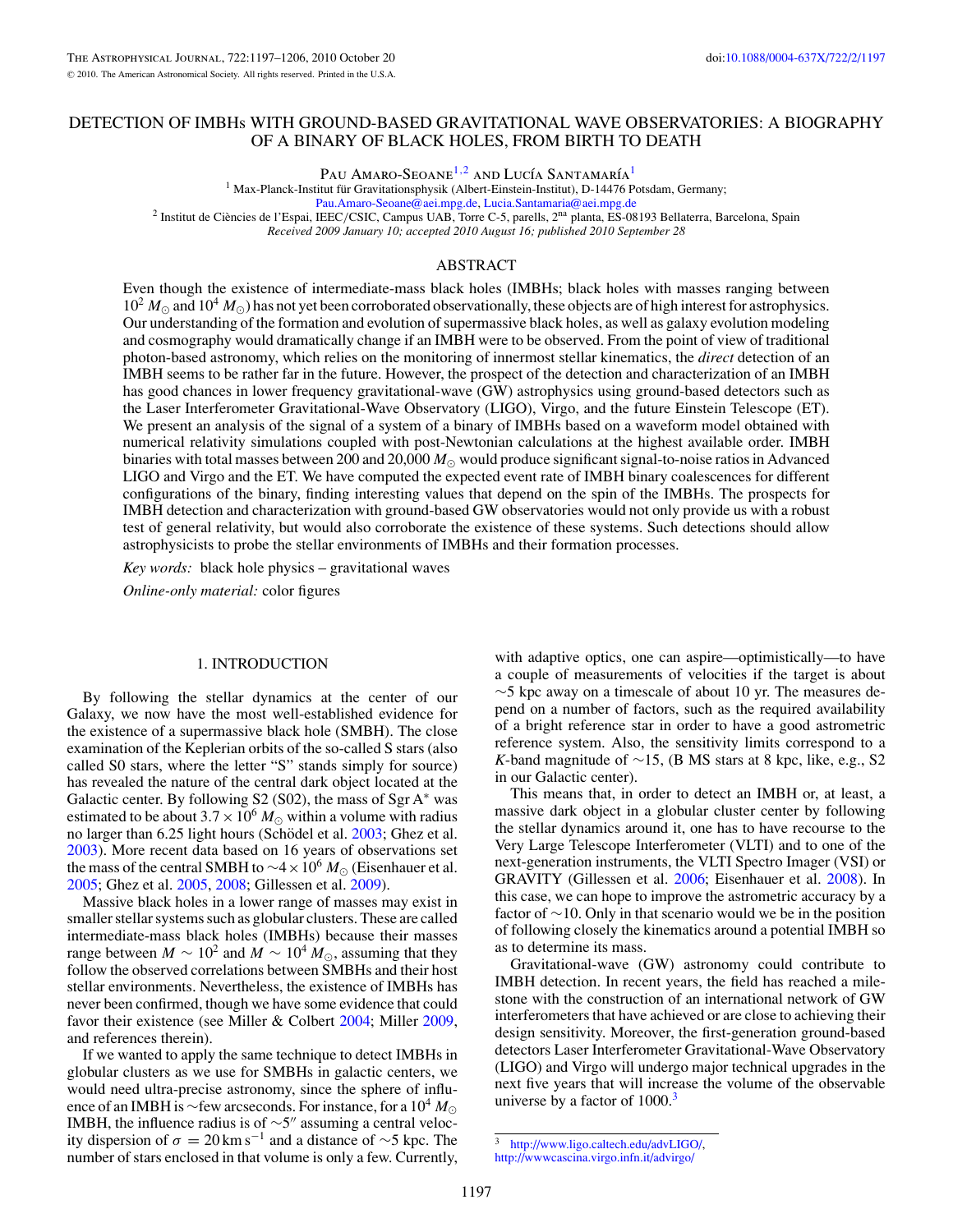<span id="page-1-0"></span>The data that will be taken by the advanced interferometers are expected to transform the field from GW detection to GW astrophysics. The availability of accurate waveform models for the full binary of IMBH (hereafter BBH) coalescence in order to construct templates for match-filtering is crucial in the GW searches for compact binaries. The construction of these kind of templates has recently been made possible, thanks to the combination of post-Newtonian (PN) calculations of the BBH inspiral and numerical relativity (NR) simulations of the merger and ringdown. Two approaches to this problem are the effectiveone-body techniques (Buonanno & Damour [1999;](#page-9-0) Buonanno et al. [2009\)](#page-9-0) and the phenomenological matching of PN and NR results (Ajith et al. [2008,](#page-9-0) [2009;](#page-9-0) Santamaria et al. [2010\)](#page-9-0). In this paper, we use the results of the latter.

The structure of this paper is as follows. In Section 2, we expand the astrophysical context of this problem and give a description of the different efforts made to address the evolution of a BBH in a stellar cluster from its birth to its final coalescence. In Section [3,](#page-3-0) we introduce the techniques used in the data analysis of the waveform modeling of BBH coalescences, present our hybrid waveform model, and use the model to compute and discuss expected signal-to-noise ratios (S*/*Ns) in present and future GW detectors. The use of the new waveform model allows us to give an improved estimate for the number of events one can expect for several physical configurations in Advanced LIGO and the Einstein Telescope (ET), which we present in Section [4.](#page-5-0) We conclude with a summary of our results and future prospects of our work in Section [5.](#page-8-0)

#### 2. LIFE OF A MASSIVE BINARY

The aim of this section is not to give a detailed explanation of the processes of formation of IMBHs and BBHs, but a general introduction of the two different scenarios that play a role in the formation of BBHs.

## *2.1. Birth*

Until now, the IMBH formation process which has drawn the most attention is that of a young cluster in which the most massive stars sink down to the center due to mass segregation. There, a high-density stellar region builds and stars start to physically collide. One of them gains more and more mass and forms a runaway star whose mass is much larger than that of any other star in the system, a very massive star (VMS). Later, that runaway star may collapse and form an IMBH (Portegies Zwart & McMillan [2000;](#page-9-0) Gürkan et al. [2004;](#page-9-0) Portegies Zwart et al. [2004;](#page-9-0) Freitag et al. [2006a\)](#page-9-0).

In particular, Freitag et al. [\(2006a,](#page-9-0) [2006b\)](#page-9-0) described in detail the requirements from the point of view of the host cluster to form an IMBH in the center of such a system. The cluster cannot have "too hard" binaries, the time to reach core collapse must be shorter than 3 Myr, and the environmental velocity dispersion cannot be much larger than  $\sim$ 500 yr<sup>-1</sup>. Under these conditions, the authors find that the mass of the VMS formed is  $\gg 100 M_{\odot}$ .

The later evolution of the VMS is not well understood, nor are the necessary conditions so that it does not evolve into a supermassive star (SMS; see, for instance, Amaro-Seoane & Spurzem [2001;](#page-9-0) Amaro-Seoane et al. [2002;](#page-9-0) Amaro-Seoane [2004,](#page-9-0) and the references in their work) in this particular scenario, nor are the factors that could limit the mass of such an object such that it does not collapse into an IMBH. The process depends on a number of factors and assumptions, such as, e.g., the role of metallicity, winds (see e.g., Belkus et al. [2007,](#page-9-0) though it is rather unclear how to extrapolate the results they obtain, which are limited to stars with masses of maximum  $150 M_{\odot}$ , to the masses found in the runaway scenario, which are typically at least 1 order of magnitude larger), and the collisions on to the runaway star from a certain mass upward. On the other hand, Suzuki et al. [\(2007\)](#page-9-0) investigated the growth of a runaway particle by coupling direct *N*-body simulations with smoothed particle hydrodynamics (SPH), analyzed the evolution of the star, and found that stellar winds would not inhibit the formation of a VMS. More recently, Glebbeek et al. [\(2009\)](#page-9-0) considered the effects of stellar evolution on the runaway collision product by analyzing the succession of collisions from a dynamical evolution. For their low-metallicity models, the final remnant of the merger tree is expected to explode as a supernova, and in their high-metallicity models the possibility of forming an IMBH is negligible, finishing with a mass of  $10-14 M_{\odot}$  at the onset of carbon burning. But as a matter of fact, these stars develop an extended envelope, so that the probability of further collisions is higher. Glebbeek et al. [\(2009\)](#page-9-0) did not change the masses in the dynamical simulation accordingly. In any case, self-consistent direct-summation *N*-body simulations with evolution of the runaway process are called in to investigate the final outcome. Henceforth, we will assume that IMBHs do form; in that case, the formation of a BBH in a cluster can be theoretically explained in two different ways.

- 1. *The double-cluster channel.* In this scenario, two clusters born in a cluster of clusters such as those found in the Antennæ galaxy are gravitationally bound and doomed to collide (see Amaro-Seoane & Freitag [2006,](#page-9-0) for a detailed explanation of the process and their references). When this happens, the IMBHs sink down to the center of the resulting merged stellar system due to dynamical friction. They form a BBH whose semi-major axis continues to shrink due to sling-shot ejections of stars coming from the stellar system. In each of the processes, a star removes a small fraction of the energy and angular momentum of the BBH, which becomes harder. At later stages in the evolution of the BBH, GW radiation takes over efficiently and the orbit starts to circularize, though one can expect these systems to have a residual eccentricity when entering the *LISA* band (Amaro-Seoane & Freitag [2006;](#page-9-0) Amaro-Seoane et al. [2010\)](#page-9-0). This detector will typically be able to see systems of binaries of IMBHs out to a few Gpc. For this channel and volume, the authors estimated an event rate of  $4-5$  yr<sup>-1</sup>.
- 2. *The single-cluster channel*. Gürkan et al. ([2006\)](#page-9-0) added a fraction of primordial binaries to the initial configuration in the scenario of formation of a runaway star in a stellar cluster. In their simulations, they find that not one, but two VMSs form in rich clusters with a binary fraction of 10%. Fregeau et al. [\(2006\)](#page-9-0) investigated the possibility of emission of GWs by such a BBH and estimated that *LISA* and Advanced LIGO can detect tens of them depending on the distribution of cluster masses and their densities. More recently, Gair et al. [\(2009\)](#page-9-0) recalculated the rate of Fregeau et al. [\(2006\)](#page-9-0) for the case of what the proposed ET could see and quoted a few to a few thousand events of comparablemass BBH mergers of the single-cluster channel.

## *2.2. Growing Up (Shrinking Down): The Role of Triaxiality on Centrophilic Orbits*

In the case of the double-cluster channel, the cluster, which is in rotation, results from the merger of the two initial clusters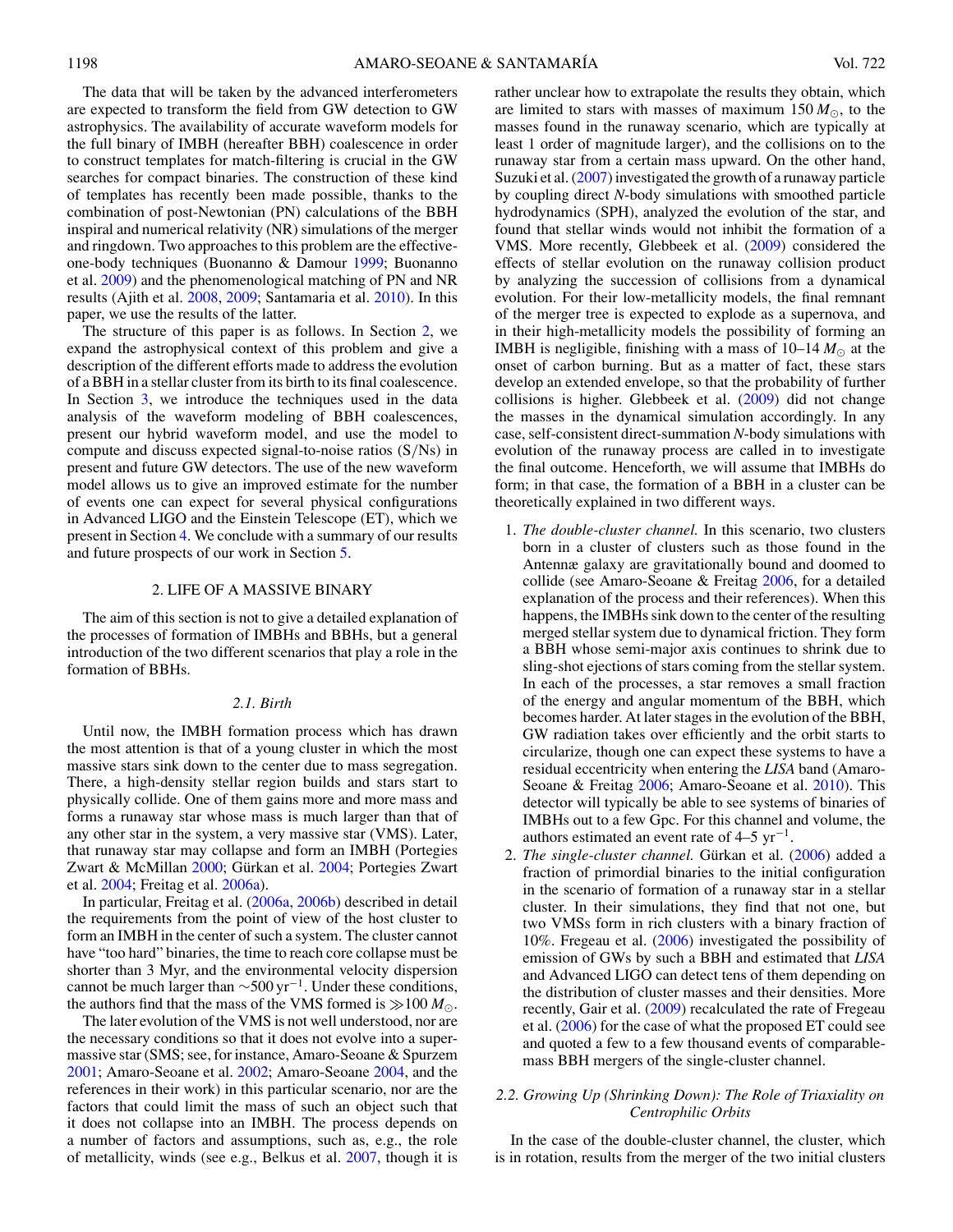<span id="page-2-0"></span>

**Figure 1.** Triaxiality of the resulting merged cluster for different mass fractions (upper panel) and the mass fraction 0.5. We calculate the semi-major axes of the ellipsoid of inertia *a*, *b*, and *c* (where  $a > b > c$ ) according to four different mass fractions which, in turn, are distributed on the basis of the amount of gravitational energy. The shorter the distance to the center of the resulting cluster, the lower the mass fraction. Displayed are *b/a* (solid lines) and *c/a* (dashed lines). The lower panel shows the shape indicators for the mass fraction 0.5, together with the evolution of the parameter  $\tau$ , an indicator for the triaxiality of the system, which tends to one as time elapses; i.e., the system tends to be oblate. The evolution of  $\tau$  is similar for the rest of mass fractions.

and may develop a triaxiality sufficient to produce sufficient centrophilic orbits. These "boxy" orbits, as seen by Berczik et al. [\(2006\)](#page-9-0), are typical of systems that do not possess symmetry around any of their axes. In contrast to loop orbits, a characteristic of spherically symmetric or axisymmetric systems, "boxy" orbits bring stars arbitrarily close to the center of the system, since it oscillates independently along the three different axes. Therefore, such stars, due to the fact of being potential sling shots, can feed the process of shrinkage of the BBH semi-major axes by removing energy and angular momentum from it after a strong interaction. In the strong triaxial systems of Berczik et al. [\(2006\)](#page-9-0), the rotation caused in the process of merger creates an unstable structure in the form of a bar. Within the bar the angular momentum will not be conserved and thus the BBH loss cone is full due to stars on centrophilic orbits, independent of the number of stars *N*. On the other hand, for BBH systems in clusters, the role of Brownian motion has an impact in the loss cone (see Amaro-Seoane et al. [2010\)](#page-9-0). In the models of Amaro-Seoane  $&$  Freitag [\(2006\)](#page-9-0), the initial conditions are a realistic parabolic merger of two stellar clusters. The resulting merged cluster does not show the strong axisymmetry of Berczik et al. [\(2006\)](#page-9-0). In the simulations we address for the results of this work, the BBH (of IMBHs) is not stalling, in spite of the reduced number of centrophilic orbits due to the architecture of the stellar system.

In Figure 1, we show the role of the cluster symmetry explicitly by depicting the evolution of the triaxiality of the cluster formed as a result of the merger of the two clusters for our fiducial model in the case of the double-cluster channel (which is the reference model of Amaro-Seoane & Freitag [2006\)](#page-9-0). After



**Figure 2.** Amplitude of the GW emitted by a system of two equal-mass IMBHs of total mass 878.4  $M_{\odot}$  at 100 Mpc as seen by different GW observatories. Note that we have multiplied  $|\tilde{h}(f)|$  by a factor of  $2\sqrt{f}$ , with *f* as the frequency of the system. This is required in order to be able to compare it with the sensitivity curve of the different detectors (see Section [3](#page-3-0) for more details). From left to right, we depict the sensitivity windows of the future space-borne *LISA* (dashed, gray curve), the ET (dotted, gray curve), and Advanced LIGO (solid, gray line starting sharply at 10 Hz). The strain of the BBH of IMBHs spends most of its inspiral in the *LISA* band, whilst the ringdown and merger occur at higher frequencies, only observable by ground-based detectors. Notably, the ET captures an important extent of the inspiral as well as the whole ringdown and merger. The averaged  $S/N$  produced by this system would be  $S/N_{LISA} = 854$ ,  $S/N_{\text{ET}} = 7044$ , and  $S/N_{\text{AdvLIGO}} = 450$ . The BBH system spends approximately 0.2 yr to go from  $f = 0.01$  Hz (well into the *LISA* band) up to the lower cutoff frequency of Advanced LIGO, 10 Hz. These two points are pinpointed on the plot.

a merger which is the result of a parabolic orbit, the final system is oblate rather than prolate; i.e.,  $a \sim b > c$ , where *a*, *b*, and *c* are the cluster axes. At the outskirts, the resulting merged cluster is flatter and at the center the BBH makes it rather spherical. Amaro-Seoane et al. [\(2009\)](#page-9-0) addressed the single-cluster channel scenario after the formation of the IMBHs and used additional simulations to further evolve the BBH. They used scattering experiments of three bodies including relativistic precession to the first PN order, as well as radiation reaction caused by GW, so that they did not have to integrate every single star in the cluster to understand the posterior evolution of the BBH. In their work, between the strong encounters, *a* and *e* of the BBH were evolved by resorting to the quadrupolar formulas of Peters [\(1964\)](#page-9-0).

The BBH will be completely circularized when it reaches the frequencies probed by Advanced LIGO and the ET, because the emission of GWs takes over the dynamics of the system.

## *2.3. Death*

While the emission of GWs is present all the time from the very first moment in which the BBH is formed, the amplitude and frequency of the waves is initially so low that no present or planned detector would be able to register any information from the system. Only when the semi-major axis shrinks sufficiently does the frequency increase enough to "enter" the *LISA* band, which we assume starts at  $10^{-4}$  Hz. The BBH then crosses the entire detector window during its inspiral phase, as we can see in Figure 2. We depict the evolution of a BBH of mass 439.2+439.2  $M_{\odot}$ . The reason for this particular choice of masses is to give the reader a point of reference to understand the whole picture. Recently, Amaro-Seoane et al. [\(2010\)](#page-9-0) included the effect of the rotation of the host cluster and addressed the dynamical evolution of the global system with a BBH of that mass. The authors have shown that *LISA* will see the system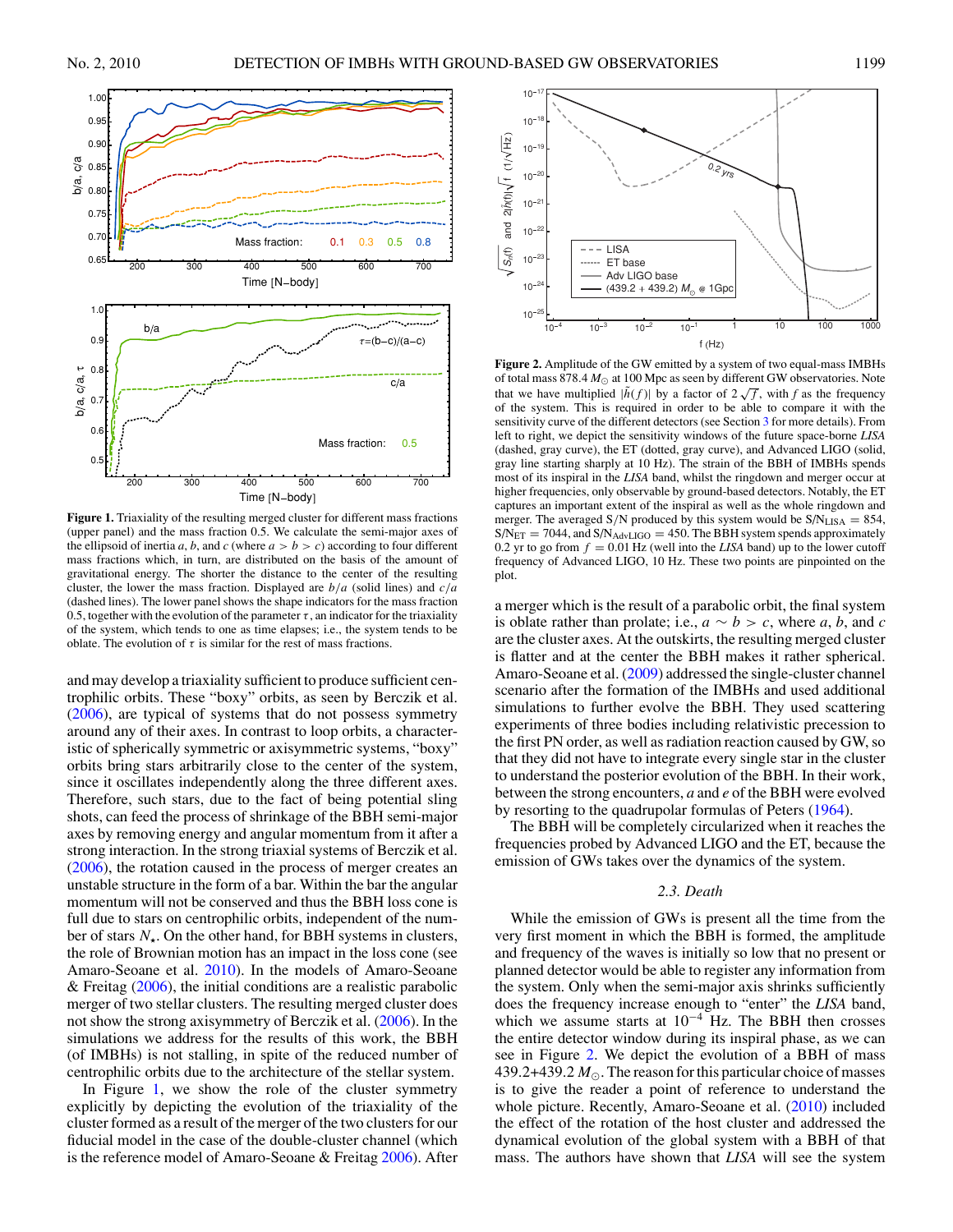<span id="page-3-0"></span>

**Figure 3.** Percentage of the total S*/*N produced by IMBH inspiralling signals cut at the three reference frequencies: *f*ISCO*, f*LR, and *f*FRD. The S*/*Ns have been calculated using the noise curve of Advanced LIGO for signals placed at 100 Mpc of the detector starting at 10 Hz and with a total mass between 100 and 2000  $M_{\odot}$ . Whereas the S/N computed up to  $f_{\rm ISCO}$  constitutes more than 50% of the total S/N for systems with total mass below  $100 M_{\odot}$ , it is the merger and ringdown parts of the coalescence (after  $f_{LR}$  and  $f_{FRD}$ ) that contribute most to the S*/*N as the total mass of the system increases above a few hundreds of solar masses.

of Figure [2](#page-2-0) with a median S*/*N of a few tens. The fact that the system merges outside its band prevents *LISA* from observing the loudest part of the BBH coalescence. In order to follow the system at this early stage of its evolution in the *LISA* band, a simple PN approach suffices for modeling the GW radiation. We are far enough from the highly relativistic regime and only the inspiral phase of the BBH coalescence is visible to the space antenna, with a rather low S*/*N compared to the posterior phases in the evolution of the BBH.

As the binary system depicted in Figure [2](#page-2-0) leaves the *LISA* band and enters the strong field regime, higher order PN corrections and eventually input from NR simulations need to be considered in order to model the GW waveform. Three reference frequencies in the evolution of a compact BBH that approaches its merger are the innermost stable circular orbit  $(f<sub>ISCO</sub>)$  of a test particle orbiting a Schwarzschild black hole, the light-ring frequency (*f*LR) corresponding to the smallest unstable orbit of a photon orbiting a Kerr black hole and the fundamental ringdown frequency  $(f_{\text{FRD}})$  of the decay of the quasi-normal modes computed by Berti et al. [\(2005\)](#page-9-0).

For the binary system shown in Figure [2,](#page-2-0) the values of these three frequencies are  $f_{\text{ISCO}}|_{878.4M_{\odot}} \simeq 5 \text{Hz}$ ,  $f_{\text{LR}}|_{878.4M_{\odot}} \simeq$ 14.2 Hz, and  $f_{\text{FRD}}|_{878.4M_{\odot}} \simeq 21.4$  Hz. Should such a binary exist at a distance of 100 Mpc (the choice for this number is based solely on the fact that is easily scalable), and if it were to be detected with Advanced LIGO, it should produce a sky-averaged S*/*N of ∼450, assuming a low frequency cutoff of 10 Hz. To that total S*/*N, the contribution of parts of the inspiral happening before the system reaches the characteristic frequencies  $f_{\text{ISCO}}$ ,  $f_{LR}$ , and  $f_{FRD}$  would be 0%, 37%, and 95%, respectively. Figure 3 illustrates the same percentages for binaries with total masses between 100 and 2000  $M_{\odot}$ . It is immediately noticed that for the binaries of IMBHs of interest to this study, most of the S*/*N that these binaries will produce in Advanced LIGO comes from the last stages of the BBH coalescence. In Figure 4 we depict the effect that the IMBH binary systems of different total masses and orientations would have in the time-domain output of the Advanced LIGO detector if such sources existed at a distance of 1 Gpc.

We can estimate the time that the binary system takes to evolve from  $f = 0.01$  Hz, a frequency where the BBH can be seen by *LISA*, to the lower cutoff frequency of 10 Hz of Advanced LIGO or of 1 Hz of the ET. A lower order approximation based



**Figure 4.** IMBH systems as they will be seen in the time-domain output strain of the detector by the Advanced LIGO interferometer at the Livingston site. Three signals corresponding to equal-mass, non-spinning IMBH systems with total mass  $400 M_{\odot} \leq M_{\text{total}} \leq 700 M_{\odot}$  and random orientations and polarization angles have been placed at 1 Gpc from the detector with a starting frequency of 10 Hz. The L1 interferometer strain has been modeled by Gaussian noise colored with the design sensitivity curve expected for Advanced LIGO. Depending on their distance and orientation, the signals could be spotted by eye, which gives an intuitive idea of the kind of "bright" (in terms of GW emission) sources they are.

on the Newtonian quadrupole formula (Peters [1964\)](#page-9-0) leads to the following expression for the evolution of the frequency in terms of the chirp mass  $M = (m_1 m_2)^{3/5} M_{\text{tot}}^{-1/5}$  and frequency of the system

$$
\frac{df}{dt} = \frac{96}{5}\pi^{8/3}\mathcal{M}^{5/3}f^{11/3}.\tag{1}
$$

We find a delay of only 0.2 yr (80 days) for a BBH with total mass  $M = 878.4 M_{\odot}$  to go from 0.01 Hz to the beginning of the Advanced LIGO band and almost similar numbers to the beginning of the ET band (the evolution of the system is extraordinarily quick in the late inspiral phase, which explains the fast evolution from 1 to 10 Hz). In view of these figures, *LISA* could be used as an "alarm" to prepare ground-based detectors to register the final coalescence in detail, the death of the BBH as such, by adjusting their sweet spots (the most sensitive part of the detector) to the particular BBH. The high accuracy of parameter estimation during the inspiral phase of which *LISA* is capable could be combined with the information obtained from the large-S*/*N triggers that the BBH merger and ringdown will produce in Advanced LIGO or ET and thereby achieve a more complete characterization of the system.

## 3. BBH WAVEFORM MODEL AND EXPECTED S*/*N

Accurate theoretical modeling of the gravitational radiation  $h(t)$  emitted by a BBH is key to improving BBH detectability and parameter estimation. While the PN theory is valid to model the early inspiral phase of the BBH evolution in the *LISA* band, an exact description of the merger and ringdown stages is only possible via NR calculations. Several approaches have been proposed to match PN and NR in order to obtain a full waveform for the entire coalescence, most notably for nonspinning configurations in Buonanno & Damour [\(1999,](#page-9-0) [2000\)](#page-9-0), Buonanno et al. [\(2009\)](#page-9-0), Ajith et al. [\(2007,](#page-9-0) [2008\)](#page-9-0), and recently introducing spins for non-precessing configurations in Pan et al. [\(2010\)](#page-9-0) and Ajith et al. [\(2009\)](#page-9-0).

For the purpose of the S*/*N and horizon distance calculations shown in this paper, we have chosen a new procedure for the construction of hybrid PN–NR waveforms in the frequency domain proposed by Santamaria et al. [\(2010\)](#page-9-0). The construction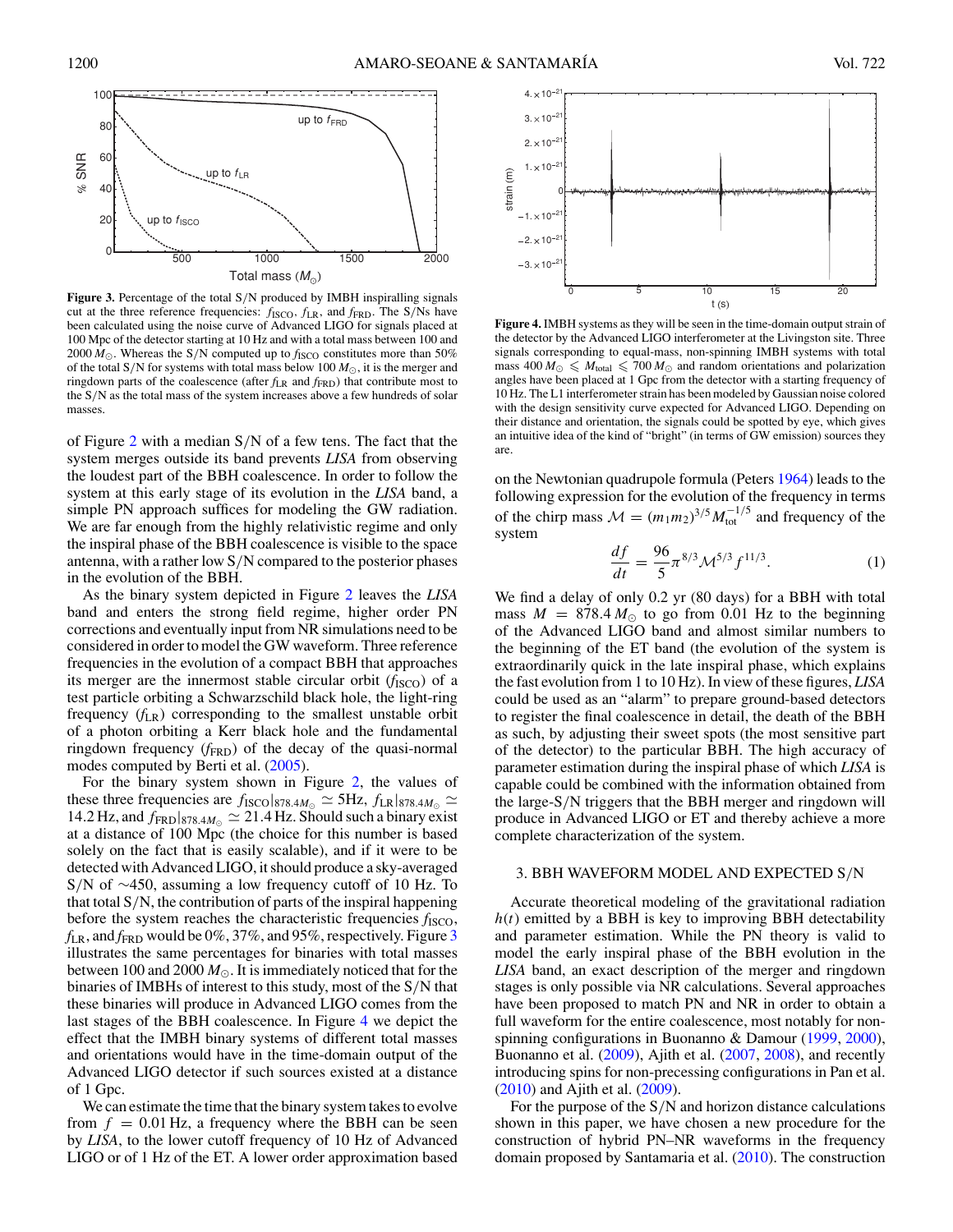<span id="page-4-0"></span>

**Figure 5.** Waveform model employed in the S*/*N calculations of Section [3](#page-3-0) for the equal-mass, non-spinning BBH scenario. The amplitude of the numerically simulated and  $\mathscr{I}^+$ -extrapolated  $\ell = 2$ ,  $m = 2$  mode (Reisswig et al. [2009\)](#page-9-0) is attached to a PN calculation based on the stationary phase approximation that incorporates terms up to third PN order. The amplitudes are stitched at a frequency  $Mf \sim 0.02$  to produce a full IMR waveform. Note that the magnitudes displayed in the plot are dimensionless and can be scaled to account for different BBH masses.

(A color version of this figure is available in the online journal.)

procedure developed for matching PN and NR data is sketched in Figure 5; further details on the fitting procedure can be found in Santamaria et al. [\(2010\)](#page-9-0). In essence, the model consists of a phenomenological fit to hybrid PN+NR waveforms for spinning, non-precessing BBH systems with comparable masses  $(0.15 \leq \eta < 0.25)$ . This is compatible with the simulations of Gürkan et al.  $(2006)$  $(2006)$ , which find pairs of VMSs with mass ratios close to 1. The phenomenological waveforms are parameterized by three physical parameters: the total mass of the binary  $M$ , the symmetric mass ratio  $\eta$ , and the spin parameter *χ* =  $(1 + δ)χ_1/2 + (1 - δ)χ_2/2$ , where  $δ = (m_1 - m_2)/M$ ,  $\chi_i = S_i/m_i^2$  and  $S_i$  is the spin angular momentum of the *i*th black hole. Only the dominant mode  $\ell = 2$ ,  $m = 2$  of the gravitational radiation enters in the model; the effects of the higher modes, which become increasingly significant as *η* decreases, are neglected. For comparable-mass scenarios, this restriction does not substantially affect our results. The waveform model used in our calculations is valid for binary systems with *aligned* spins only, which represents a first step toward the incorporation of the spins of the BHs in full inspiral-merger-ringdown (IMR) models. A discussion including precessing systems with arbitrary spins to this date still requires work regarding availability of NR simulations and development appropriate techniques to match precessing merger data with PN. Work in this regard is ongoing.

For the results presented in this article we choose to focus on three configurations: (1) equal-mass, non-spinning, (2) equalmass, equal-value spins aligned with the direction of the total angular momentum and magnitude  $\chi = 0.75$ , and (3) mass ratio 1:3 ( $\eta = 0.19$ ), non-spinning. Provided with the full IMR waveforms given by our model, we are interested in assessing the detectability of these systems by current and future GW observatories. The S*/*N of a model waveform with respect to the output stream of the detector is the quantity typically quoted to signify the detectability of a signal. The S*/*N *ρ* produced by a GW signal *h*(*t*) in a detector can be computed as (see, e.g., Thorne [1987;](#page-9-0) Finn [1992\)](#page-9-0)

$$
\rho^2 \equiv 4 \int_0^\infty \frac{\tilde{h}(f) \tilde{h}^*(f)}{S_n(f)} df = \int_0^\infty \frac{|2 \tilde{h}(f) \sqrt{f}|^2}{S_n(f)} d\ln f, \tag{2}
$$



**Figure 6.** Hybrid waveform for three BBH configurations scaled to various IMBH masses. From top to bottom, we show BBH systems with total mass 1000, 500, and  $200 M_{\odot}$  in blue, green, and red, respectively. Solid lines correspond to the equal-mass, non-spinning configuration (1), dashed lines to the equal-mass,  $\chi = 0.75$  configuration (2), and dotted lines to the non-spinning,  $q = 3$  configuration (3). The sources are optimally oriented and placed at 100 Mpc of the detectors. The symbols on top of configuration (1) mark various stages of the BBH evolution: solid circles represent the ISCO frequency, squares the light ring frequency, and open squares the Lorentzian ringdown frequency (corresponding to 1.2 times the fundamental ringdown frequency  $f_{\text{FRD}}$ ), when the BBH system has merged and the final BH is ringing down. Currently operating and planned ground-based detectors are drawn as well: plotted are the sensitivity curves of initial LIGO and Virgo, two possible configurations for Advanced LIGO (zero detuning and  $30-30 M_{\odot}$  BBH optimized), Advanced Virgo, and the proposed ET in both its broadband and xylophone configurations. (A color version of this figure is available in the online journal.)

where  $\tilde{h}(f)$  is the Fourier transform of the strain  $h(t)$ . In the last equation,  $S_n(f)$  represents the one-sided noise spectral density of the detector.

Figure 6 provides a graphical representation of the detectability of several BBHs by current and future generations of groundbased GW detectors. Displayed are the design sensitivity of current initial LIGO and Virgo (sensitivities that have been met or approximately met during the S5*/*VSR1 data taking), the proposed noise curves of Advanced Virgo and two possible configurations of Advanced LIGO (broadband or "base" and optimized for 30–30  $M_{\odot}$  BBHs), and the designed noise budget for the ET in its broadband, "base," and "xylophone" (Hild et al. [2010\)](#page-9-0) configurations. The hybrid waveforms constructed according to the model of Figure 5 for the three chosen configurations has been conveniently scaled to represent BBH systems with total mass 200*,* 500, and 1000 *M*.

As the right-hand side of Equation (2) suggests, plotting the quantity  $2|\tilde{h}(f)|\sqrt{f}$  versus  $\sqrt{S_h(f)}$  allows for direct visual comparison of the importance of each of the stages of the BBH coalescence. The three frequencies  $f_{\text{ISCO}}$ ,  $f_{\text{LR}}$ , and the Lorentzian ringdown frequency  $f_{LRD} = 1.2 f_{FRD}$  are marked on top of the configuration (1) waveforms with solid circles, squares, and open squares, respectively. One can immediately appreciate that systems with total mass above  $500 M_{\odot}$  fall almost completely below the 40 Hz "seismic wall" of the initial LIGO detectors; however they will become very interesting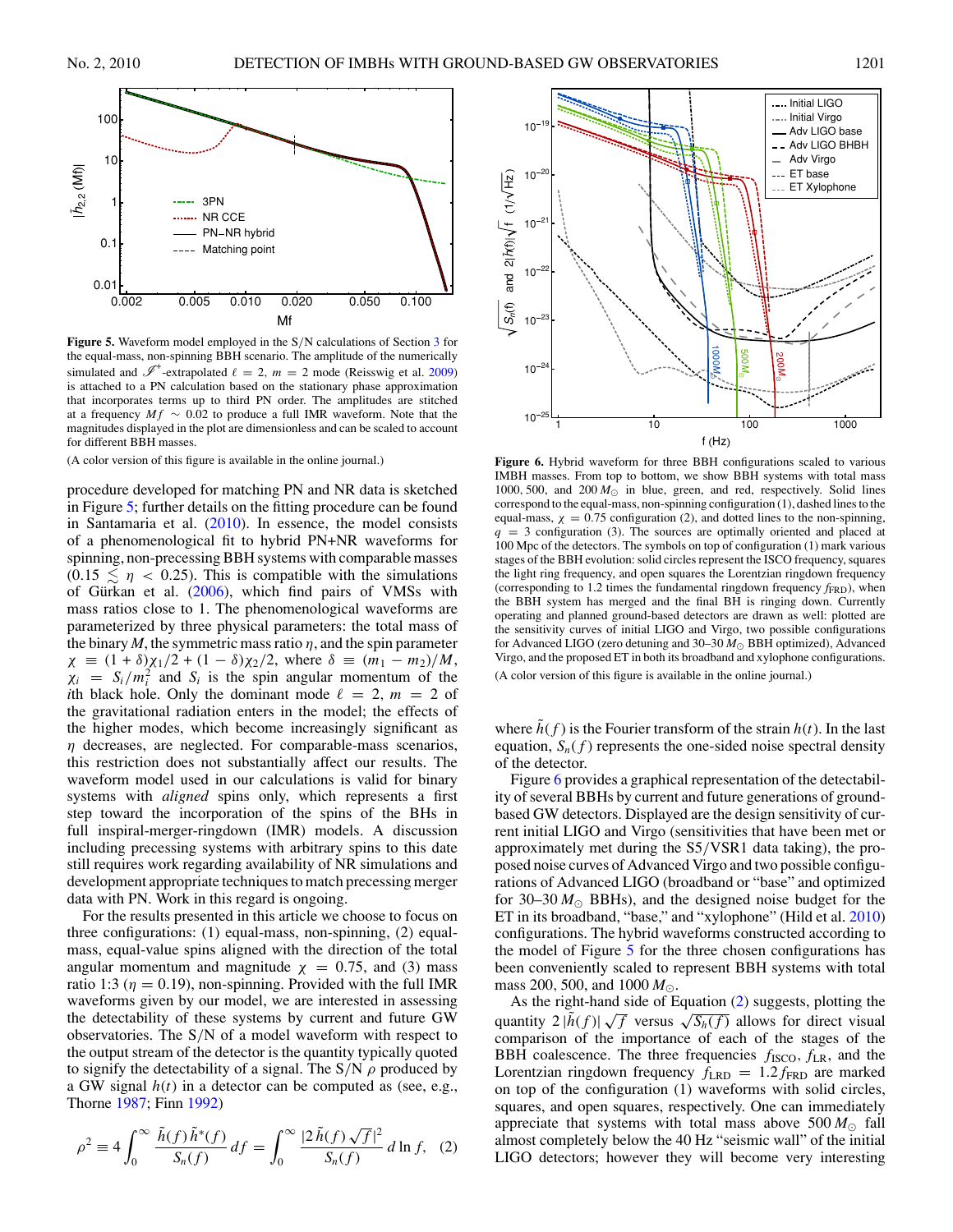<span id="page-5-0"></span>

**Figure 7.** S*/*N as a function of the redshifted total mass of the BBH for the present and future generations of GW detectors and *LISA*. The sources are placed at a distance of 6.68 Gpc  $(z = 1)$  and the S/Ns correspond to sources optimally oriented and located. Solid lines indicate S*/*Ns for the equal-mass, non-spinning configuration (1); for Advanced LIGO and ET we have included the S*/*Ns produced by configurations (2) and (3) as well, indicated with dashed and dotted lines, respectively.

(A color version of this figure is available in the online journal.)

sources for the second generation of GW interferometers and the proposed ET. Indeed, as we show in Section [2,](#page-1-0) they will also be seen by the future space-borne *LISA*. Additionally, it is easy to appreciate why the hang-up configuration (3) will produce larger S*/*Ns and therefore will be seen to further distances, for it merges at higher frequencies with respect to a non-spinning configuration with the same  $\eta$ . In contrast, for equal spin values, the S*/*N decreases with smaller symmetric mass ratios (compare configurations (1) and (3)).

In Figure 7, we compute the S*/*N expected for these sources in each of the above-mentioned detectors as a function of the redshifted total mass of the system  $M_z = (1 + z) M_{\text{BBH}}$ , for optimally oriented and located sources at a distance of 6.68 Gpc  $(z = 1)$ . We have cross-checked our S/N results with those computed by Boyle et al. [\(2009\)](#page-9-0) for initial LIGO at 100 Mpc, obtaining S*/*N values within 1% of those quoted by them. A direct comparison with Gair et al. [\(2009\)](#page-9-0) shows a disagreement of ∼30% in the computed S*/*Ns for Advanced LIGO and the ET, which might be attributed to the different waveforms and cosmological model used.

Unsurprisingly, the S*/*Ns calculated for the third generation of ground-based detectors surpass the expectations for initial and Advanced Virgo and LIGO at all masses. At  $z = 1$ , S*/*Ns of the order of 0.1 are expected for current LIGO and Virgo interferometers for binaries with total mass up to a few hundred *M*. These values would scale to S*/*Ns of ∼1 at the closer distances typically surveyed by the initial interferometers, which are of the order of tens to few hundreds of Mpc. Signals with single-interferometer S*/*Ns below the commonly used threshold of  $S/N = 5.5$  are most likely to be missed; therefore, IMBH binary coalescences are of limited interest for the firstgeneration detectors—and even for their current, *enhanced* counterparts—which are in turn most sensitive to neutron star binaries and stellar-mass back hole binaries.

Advanced LIGO and Virgo will be able to measure averaged S/Ns of the order of  $1-20$  at  $z = 1$ , with a maximal response to BBH systems with total mass in the range of  $300-800 M_{\odot}$ . S*/*N values of tens are well above the threshold established

for detection. Therefore, should binaries of IMBHs exist in our neighboring universe, the second-generation of GW interferometers should be able to detect them, for they will be loud enough to stand above the detector noise. As we will see later, the non-negligible IMBH binary coalescence rate for Advanced LIGO indicates that these sources should be taken into account in future match-filtered searchers for inspiral binaries. Due to the moderate S*/*N of the signals, a potential detection might be sufficient to confirm the existence of binaries of IMBHs but not enough to determine all its parameters, such as mass ratio and spins, with sufficient accuracy; For the advanced detectors, Cutler & Flanagan [\(1994\)](#page-9-0) estimate an accuracy of ∼1% in the reduced mass  $\mu = m_1 m_2 / M$  using PN templates with negligible spins at  $S/N \sim 10$ . When they take the spins into account,  $\Delta \mu$  increases by ~50. It is expected that the use of full IMR templates will improve these figures, but the final accuracy will always be limited by the slightly above-threshold S*/*Ns expected in Advanced LIGO and Virgo.

The ET will instead measure  $S/N$  values within the  $10<sup>2</sup>$ range at  $z \sim 1$ , and it is expected to be sensitive to binaries with total masses of the order of  $10^4 M_{\odot}$ , a significantly larger range than that surveyed by Advanced LIGO and Virgo. It is noticeable how the ET xylophone configuration increases the detectability of binaries with masses above  $1000 M_{\odot}$  with respect to the broadband ET configuration. This is due to its improved sensitivity precisely at frequencies in the range of 1–30 Hz, which is where systems of mass above thousands of solar masses accumulate most of their S*/*N (see Figure [6\)](#page-4-0). The large-S*/*N events that binaries of IMBHs would produce in the ET are of great importance for astrophysics; the reason being that as the S*/*N increases, the accuracy in parameter estimation also does. In the limit of large S*/*N, the inverse of the Fisher information matrix  $\Gamma_{ab} = (h_{a}|h_{b})$  is an estimator of the errors in the recovered parameters. At the relative large S*/*Ns potentially produced by IMBH binaries in the ET, the possibility of extracting their mass ratios and spins to high accuracies would be revolutionary for characterizing the IMBHs populations.

As for *LISA*, BBHs with masses of hundreds of solar masses will be seen with a moderate S*/*N (see Amaro-Seoane et al. [2010,](#page-9-0) for a detailed study of the parameter extraction)—it is only at masses above tens of thousands of solar masses that *LISA* will start taking over the ground-based observatories. Although the space antenna will be most sensitive to BBH binaries with masses in the range of  $10^{6-7} M_{\odot}$ , the possibility that it can act as a complementary observatory for the ET for IMBH binaries is very promising. Parameter accuracy studies for IMBHs in *LISA* are already available using the inspiral part of the coalescence (including also non-negligible eccentricities; see Amaro-Seoane et al. [2010\)](#page-9-0), and indicate that masses and sky positions will be recovered with a high accuracy level. In order to complete the characterization of IMBHs with the information given by the second and third generations of ground-based detectors, a comprehensive study of parameter recovery taking the BBH coalescence into account is very much desirable.

## 4. EVENT RATES

Miller [\(2002\)](#page-9-0) estimated for the first time the event rate for intermediate-mass mergers of IMBHs (i.e., typically stellar black holes merging with IMBHs) in clusters by calculating the luminosity distance for the inspiral, merger, and ringdown (Flanagan & Hughes [1998\)](#page-9-0) out to which these three stages can be detected with an S*/*N larger than 10. In his approach, the maximum distance for the detector was 3 Gpc ( $z \sim 0.53$ ), with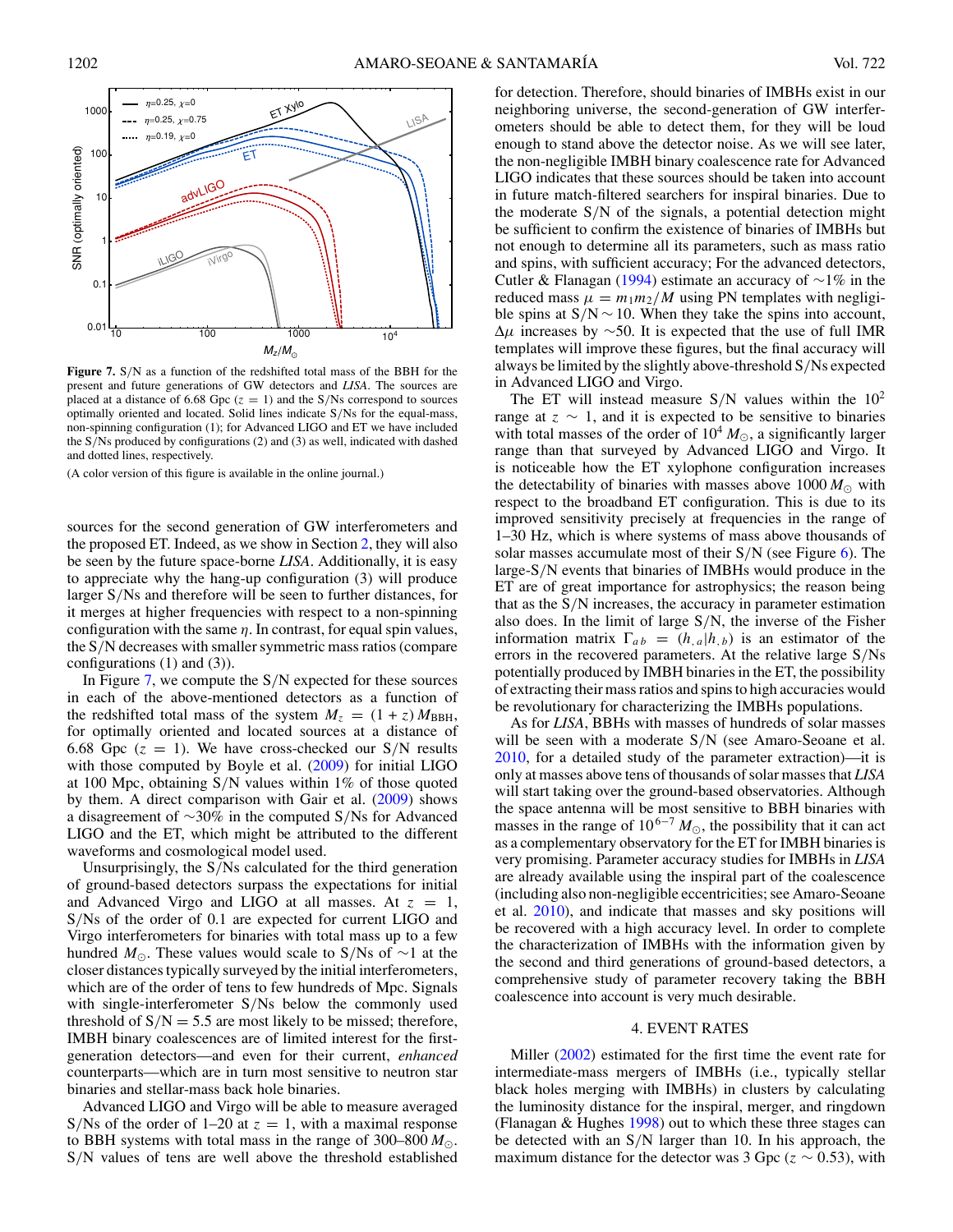<span id="page-6-0"></span>no cosmological corrections. The event rate was calculated as  $R = \int (4/3) D(M)^3 v(M) n_{\text{ng}} f(M) dM$ . In this equation,  $n_{\text{ng}}$ is the number density of globular clusters, which was taken to be *<sup>n</sup>*ng <sup>∼</sup> <sup>8</sup>*h*3*/*Mpc<sup>3</sup> , as in the work of Portegies Zwart & McMillan [\(2000\)](#page-9-0). The rate of coalescence of stellar-mass compact objects with the IMBH is  $\nu(M)$  and  $f(M) = dN/dM$ is the mass distribution of massive enough black holes in clusters. Obviously,  $\int f(M) dM = f_{\text{tot}} < 1$ . Miller [\(2002\)](#page-9-0) uses the estimation of Flanagan  $&$  Hughes [\(1998\)](#page-9-0) for it and finds that a few per year should be detectable during the last phase of their inspiral. Two years later, Will [\(2004\)](#page-9-0) revisited the problem using matched filtering for the parameter estimation, an updated curve for the sensitivity of the detector and restricted PN waveforms to calculate an analytical expression for the luminosity distance  $D_{\text{L}}$ ; his estimation is a detection rate for binaries of about 1 Myr<sup>-1</sup> in a mass-range of (10:100)  $M_{\odot}$ .

Subsequently, Fregeau et al. [\(2006\)](#page-9-0) calculated the number of events that initial and Advanced LIGO (and *LISA*) could see from the single-cluster channel. In their estimation, they assume that the VMSs formed in the runaway scenario do not merge into one, but evolve separately and eventually each form an individual IMBH, following the numerical results of the Monte Carlo experiments of Gürkan et al.  $(2006)$  $(2006)$ . They derive a generalized form of the event rate which can be summarized as follows:

$$
R = \frac{dN_{\text{event}}}{dt_0} = \int_0^{z_{\text{max}}} \frac{d^2 M_{\text{SF}}}{dV_c dt_e} g_{\text{cl}} g \frac{dt_e}{dt_0} \frac{dV_c}{dz}
$$
  
 
$$
\times \int_{M_{\text{cl,min}}}^{M_{\text{cl,max}}} \frac{dN_{\text{cl}}^2}{dM_{\text{SF, cl}} dM_{\text{cl}}} dM_{\text{cl}} dz. \tag{3}
$$

In this expression,  $d^2M_{\rm SF}/dV_c dt_e$  is the star formation rate (SFR) per unit of comoving volume per unit of local time, *g*cl is the fraction of mass that goes into the massive clusters of interest, *g* is the fraction of massive clusters which form IMBHs,  $dt_e/dt_0 = (1 + z)^{-1}$  is the relation between local and observed time,  $dV_c/dz$  is the change of comoving volume with redshift,  $dN_{\rm cl}^2/dM_{\rm SF\,cl} dM_{\rm cl}$  is the distribution function of clusters over individual cluster mass  $M_{\text{cl}}$  and total star-forming mass in clusters  $M_{\text{SFcl}}$ , and  $z_{\text{max}}$  is the maximum redshift that the detector is capable of observing.

In order to compute the integral above, an estimation of the observable volume of each individual detector is required. A commonly used measure of the reach of a detector is the horizon distance *Dh*, defined as the distance at which a detector measures an  $S/N = 8$  for an optimally oriented and optimally located binary, i.e., an overhead, face-on orbit. Suboptimally located and oriented sources are detected with  $S/N = 8$  at closer distances. However, in order to compute merger rates, an *average* distance over all possible orientations is more meaningful. The orientation-averaged distance represents the cube root of the total volume to which a detector is sensitive, assuming uniformly distributed sources, and is 2.26 times smaller than the horizon distance  $D_h$  (Finn & Chernoff [1993\)](#page-9-0). Moreover, at the distances that Advanced LIGO and the ET are expected to survey, a certain cosmological model needs to be assumed. We adopt the standard ΛCDM universe with parameters given by the first five years of the *WMAP* sky survey (Hinshaw et al. [2009\)](#page-9-0). These are  $\Omega_{\Lambda} = 0.73$ ,  $\Omega_{b} = 0.046$ ,  $\Omega_c = 0.23$ ,  $H_0 = 70.5$  km s<sup>-1</sup> Mpc<sup>-1</sup>, and  $t_0 = 13.72$  Gyr. Using the full IMR waveforms described in Section [3](#page-3-0) and the corresponding redshift function *z*(*d*) for the ΛCDM model, we compute the orientation-averaged distance  $D_h/2.26$  for non-



**Figure 8.** Orientation-averaged distance vs. redshifted mass for three binary configurations obtained with the design sensitivity curves of Advanced LIGO and the ET. The solid, dashed, and dotted lines correspond to the configurations denoted in the text as (1), (2), and (3), respectively. Note the ∼40% increase in reach given by the hang-up configuration with  $\chi = 0.75$  with respect to the non-spinning case.

(A color version of this figure is available in the online journal.)

spinning systems with symmetric mass ratio  $\eta = 0.25, 0.19$ and for an equal-mass system with spins aligned in the direction of the angular moment and total spin  $\chi = 0.75$  (hang-up configuration). Computing  $D_h(M_z)$  is essentially equivalent to inverting Equation [\(2\)](#page-4-0) for  $\rho(d, M(d))$  for  $\rho = 8$  using the relation  $z(d)$  given by the cosmological model. The results for  $D_h(M_z)$  for our three configurations can be seen in Figure 8 for Advanced LIGO and ET.

The limit for the integral in  $z$  is thus given by the observable volume of the detector of interest, quantified using the orientation-averaged distance. The maximum redshift  $z_{\text{max}}$  is in turn a function of the mass of the binary system, its configuration—mass ratio, spin—and the particular waveform model used in the calculation of the horizon distance. We present our values for  $z_{\text{max}}$  in Figure [9,](#page-7-0) which essentially shows the same data as in Figure 8 but expressed in terms of redshift versus total mass of the binary. As we see in Figure  $\frac{8}{3}$ , the maximum values for the orientation-averaged distance for ET are as large as  $z \sim 10$  for configuration (2) at  $M_z \sim 300 M_{\odot}$ . This implies that the ET will be able to probe the different proposed scenarios to produce the first generation of black hole seeds, as pointed out by Sesana et al. [\(2009\)](#page-9-0). However, at these large cosmological distances, the stellar formation rate is unknown and the validity of the rate integral cannot be stated. We therefore set a maximum cutoff value of  $z_{\text{max}} = 5$  in the computation of Equation [\(5\)](#page-7-0). The final value of  $z_{\text{max}}(M_{\text{BBH}})$  that we have used in the computation of the rates is shown in Figure [9](#page-7-0) for our three particular physical configurations.

Regarding the term in the  $dM_{cl}$  integral in Equation [\(5\)](#page-7-0), three different parameterizations of the SFR are available in the literature, i.e.,  $R_{\text{SFL2,3}}$  as summarized by Equations (4), (5), and (6) of Porciani & Madau  $(2001)$ . The three models are similar for distances up to  $z \sim 2$ , where SFR peaks, differing from there on. For the results shown here, we have compared the three of them. As for the distribution of cluster masses, the factor can be approximated as

$$
\frac{dN_{\rm cl}^2}{dM_{\rm SF, cl}dM_{\rm cl}} = \frac{f(M_{\rm cl})}{\int M_{\rm cl} f(M_{\rm cl}) dM_{\rm cl}}.\tag{4}
$$

In order to compute the integral in the denominator, we take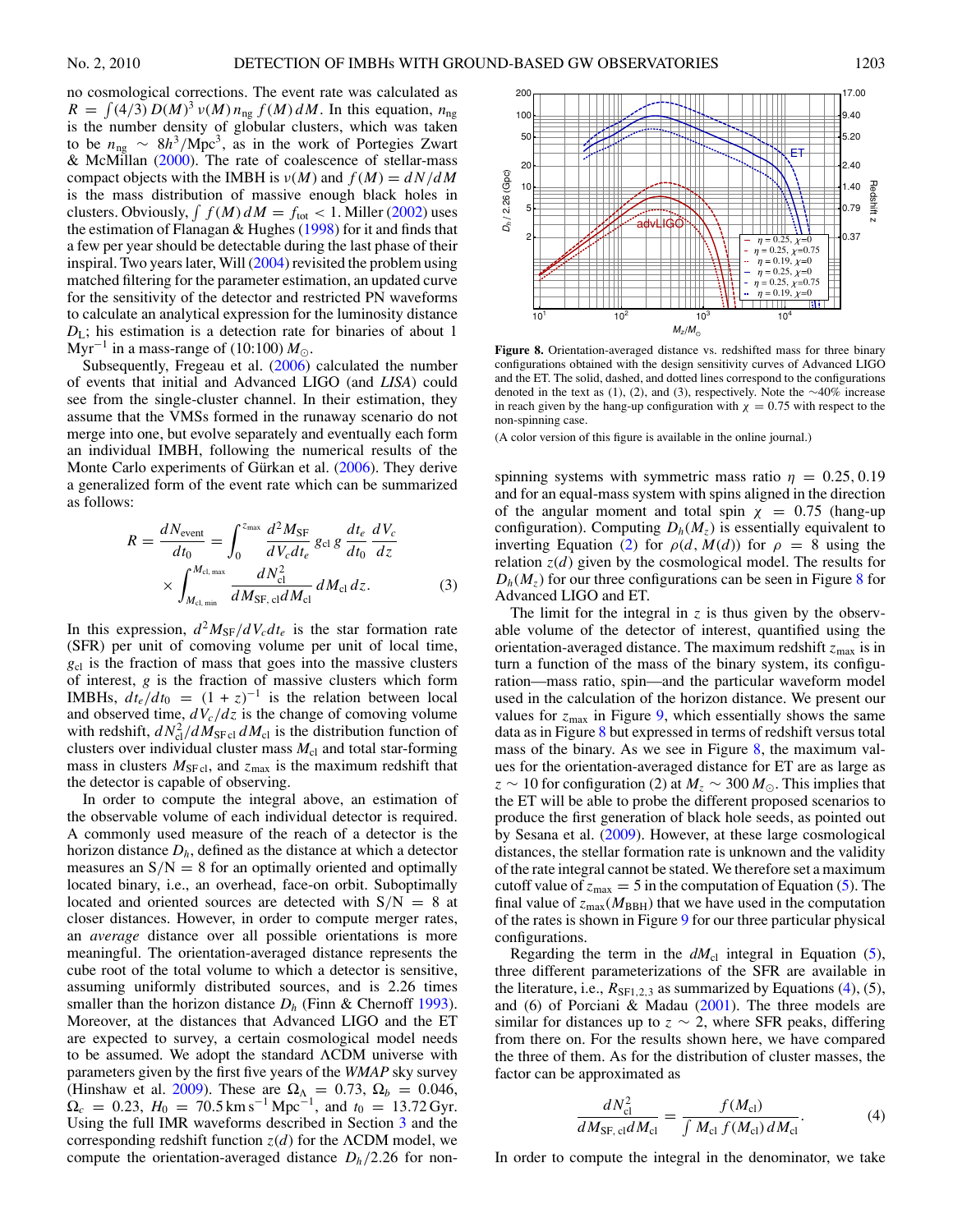<span id="page-7-0"></span>

**Figure 9.** Orientation-averaged distance expressed in terms of maximum redshift  $z_{\text{max}}$  for the Advanced LIGO and the ET detectors up to  $z = 5$  vs. intrinsic total mass of the BBH. Red lines are for Advanced LIGO and blue are for the ET. The solid, dotted, dashed curves represent the same physical configurations displayed in Figure [8.](#page-6-0)

(A color version of this figure is available in the online journal.)

 $dN_{\rm cl}/dM_{\rm cl} \propto 1/M_{\rm cl}^2$ , following the power law form observed by Zhang & Fall [\(1999\)](#page-9-0) for young star clusters in the Antennæ. The validity of assuming the same law for the larger volume of the universe surveyed by Advanced LIGO or the ET is, however, a generalization not based on direct observations. Thus, we should take this premise with care. By assuming an efficiency factor of  $f_{\text{GC}} \sim 2 \times 10^{-3}$ , based on the results of Gürkan et al.  $(2006)$  $(2006)$ , we can set the values for the limits in  $M_{\rm cl} = f_{\rm GC}/M_{\rm BBH}$  according to the masses of the IMBH binaries of interest. In our case, taking the standard definition of IMBH into account, this is  $M_{\text{cl, max}}/M_{\text{cl, min}} = M_{\text{BBH, max}}/M_{\text{BBH, min}} =$  $2 \times 10^4 M_{\odot}/2 \times 10^2 M_{\odot}$ . The integral can now be expressed as

$$
R = \frac{f_{\rm GC}}{\ln(M_{\rm cl, max}/M_{\rm cl, min})} g g_{\rm cl} \int_{M_{\rm BBH, min}}^{M_{\rm BBH, max}} \frac{dM_{\rm BBH}}{M_{\rm BBH}^2} \times \int_{0}^{z_{\rm max}(M_{\rm BBH})} \rm SFR_{i}(z) \, F(z) \, \frac{1}{(1+z)} \, \frac{dV_c}{dz} dz, \tag{5}
$$

where  $M_{\text{BBH, max (min)}}$  is the range of total mass of the BBH that we are considering,  $SFR_i(z)$ ,  $i = 1, 2, 3$  is any of the three considered stellar formation rates of Porciani & Madau [\(2001\)](#page-9-0) and

$$
F(z) = \frac{\sqrt{\Omega_M (1+z)^3 + \Omega_k (1+z)^2 + \Omega_\Lambda}}{(1+z)^{3/2}}
$$
(6)

is the factor that relates the stellar formation rate function in different cosmologies with respect to the Einstein-de Sitter universe.

Regarding the values of the terms  $g$  and  $g<sub>cl</sub>$ , it is unfortunately very little that we know about the initial cluster conditions required to form an IMBH binary. These factors therefore have large uncertainties. Following the existing literature, we leave the fraction of massive clusters that form IMBHs, *g*, as a parameter and set it to 0*.*1 as an example. Nevertheless, as proven in the simulations of Freitag et al. [\(2006b\)](#page-9-0), it could be *as large as* 0*.*5. As for the fraction of mass going into massive clusters,  $g_{cl}$ , previous works have also tentatively set it to 0*.*1. Nevertheless, the results of McLaughlin [\(1999\)](#page-9-0) seem to indicate that this value might be too optimistic. McLaughlin [\(1999\)](#page-9-0) estimates an empirical cluster formation efficiency by mass of  $\epsilon \equiv M_{GCS}^{\text{init}}/M_{GAS}^{\text{init}}$ , where  $M_{GCS}^{\text{init}}$  is the initial globular

**Table 1** Event Rates Formed in the Single-cluster Channel for IMBH Binaries Potentially Observable by Advanced LIGO and the ET per year

| Detector      | Configuration              | $g_{cl}$<br>vr <sup>-</sup> |
|---------------|----------------------------|-----------------------------|
| Advanced LIGO | $\eta = 0.25, \chi = 0$    | 0.85                        |
|               | $\eta = 0.25, \chi = 0.75$ | 2.36                        |
|               | $\eta = 0.19$ , $\chi = 0$ | 0.31                        |
| ET            | $\eta = 0.25, \chi = 0$    | 21.5                        |
|               | $\eta = 0.25, \chi = 0.75$ | 24.0                        |
|               | $n = 0.19$ , $\chi = 0$    | 16.8                        |

**Note.** We take  $g = 0.1$ ,  $g_{cl} = 1/400$  as standard scaling values.

cluster population and  $M_{\text{GAS}}^{\text{init}}$  is the initial reservoir available in the protogalaxy. He then infers a universal value of  $\epsilon \simeq 0.25\%$ after evaluating a sample of 97 giant ellipticals, brightest cluster galaxies, and faint dwarfs. He finds identical results for the Population II spheroid of the Milky Way. Therefore, we have chosen to set our  $g_{cl}$  to  $1/400$ , noting that, in any case, the final rates scale trivially with both *g* and *g*<sub>cl</sub>.

We have evaluated the integral in Equation (5) for the three stellar formation rates we consider and the three binary configurations (1), (2), and (3) for Advanced LIGO and the ET. Our results are summarized in Table 1. We find that the event rate does not depend strongly on the assumed stellar formation rate; the differences are of the order of ∼5% for Advanced LIGO and ∼30% for the ET. In the case of Advanced LIGO, the insensitivity to the stellar formation model is easily explained by the fact that the three models of Porciani & Madau [\(2001\)](#page-9-0) are very similar until *z* ∼ 2; our integration in *z* stops at *z* ∼ 1 (see the red curves in Figure 9), therefore ignoring contributions at higher *z*. For the ET, the differences among  $SFR_i(z)$ ,  $i = 1, 2, 3$ between  $z \sim 2$  and 5 are very much attenuated by the rapid decrease in comoving volume at high redshift. In order to assess the effect of stopping the integration at  $z = 5$ , we have also computed the rates for the ET without imposing this condition. The differences amount to  $~\sim 10\%$ , therefore we conclude that the rates estimations are not very sensitive to very high-*z* SFRs. Nonetheless, we should stress again that the lack of stellar formation data at these large cosmological distances makes assumptions at *z >* 5 largely speculative and thus we restrict ourselves to presenting the rates calculated with  $z_{\text{max}}$  clamped at a value of 5. Given the inherent uncertainties present in our approach, which can amount to a few orders of magnitude, the factors associated with the choice of SFR do not represent a major source of error. We therefore quote the results found for  $SFR<sub>2</sub>(z)$  only, corresponding to the SFR that increases up to *z* ∼ 2 and keeps constant afterward.

The event rates do, however, strongly depend on the spins and mass ratio of the binary. As expected, "loud" configurations like the hang-up case increase the event rate by a factor of ∼3 in the case of Advanced LIGO. The effect of the spin in the rates is more notable for larger values of the total spin of the binary; the correct determination of the spin distribution of IMBH binary systems, which is at present far from being completely understood, would be extremely useful to further quantify the impact of the spin on the total event rates. Smaller mass ratios decrease the event rates, the difference between  $\eta = 0.25$  and  $\eta = 0.19$  also being approximately a factor of 3. The differences are not so extreme in the case of the ET, due to the fact that we are cutting off  $z_{\text{max}}$  at a value of 5 and, thus, neglecting contributions at higher redshift which might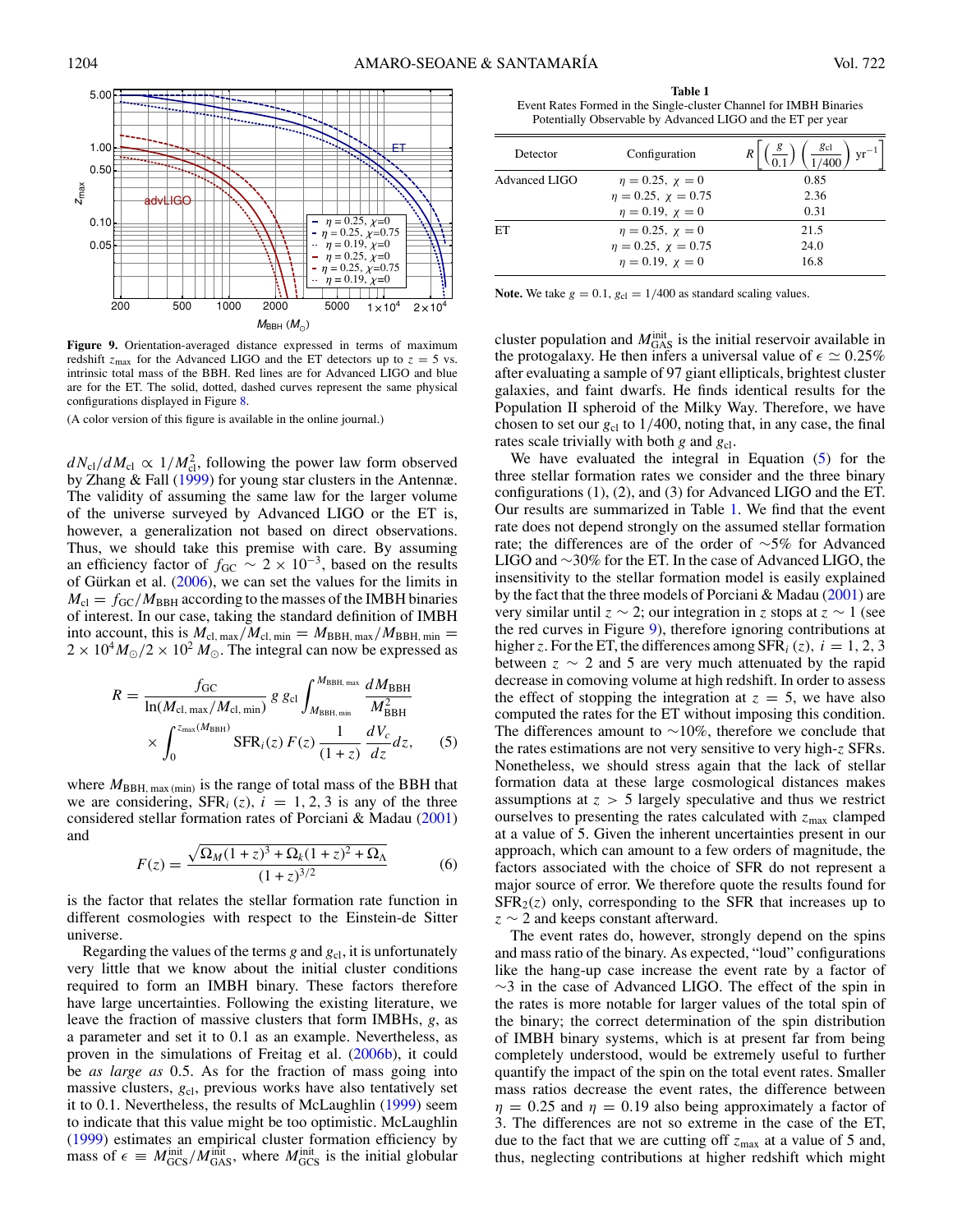<span id="page-8-0"></span>amount to another  $\sim 10\%$ , as discussed above. Even so, it is evident that the expected rates increase with the total spin *χ* and the symmetric mass ratio *η*. The exact computation of the total rates for all possible physical configurations of the binary would necessitate further integration on the mass ratios and spins of the system. At present, it is not clear what that distribution might be; therefore, we simply summarize our results for all configurations under consideration in Table [1.](#page-7-0) We find event rates of the order of  $\sim$ 1 (*g*/0*.*1) (*g*<sub>cl</sub>/1/400) yr<sup>-1</sup> for Advanced LIGO and of the order of  $\sim$ 20(*g*/0.1)(*g*<sub>cl</sub>/1/400) yr<sup>−1</sup> for the ET. These rates assume formation of IMBH binaries in the single-cluster channel.

For Advanced LIGO and a non-spinning configuration, Fregeau et al. [\(2006\)](#page-9-0) found a expected detection rate of 10 (*g/*0*.*1) (*g*cl*/*0*.*1) yr−<sup>1</sup> (0*.*25 yr−<sup>1</sup> in our units), adopting a reach of 2 Gpc (*z*max ∼ 0*.*37). This estimation, calculated assuming a ringdown-only search, underestimates the volume of the universe that Advanced LIGO would observe using full IMR templates, as we show in Figure [8.](#page-6-0) Our results for non-spinning systems are compatible with this observation; we quote rates larger than those of Fregeau et al. [\(2006\)](#page-9-0) by a factor of 3 but otherwise of a compatible order of magnitude. In the case of the ET, Gair et al. [\(2009\)](#page-9-0) quote a rate of  $\sim$ 500 (*g*/0*.*1) (*g*<sub>cl</sub>/0*.*1) yr<sup>-1</sup>  $(\sim 13 \,\text{yr}^{-1})$  in our units) for non-spinning configurations, a value of the same order of magnitude as the one found by us. The fact that Gair et al. [\(2009\)](#page-9-0) use a different family of waveforms to model the coalescence and a fitted formula for the averaged distance based on EOBNR waveforms, together with the slightly different values in the integration limits explain the discrepancies in the exact figures. Therefore, our new results for the rates of IMBH binary coalescence for non-spinning systems agree reasonably well with previous works that used similar methods but different waveform and detector models. In addition, we have now quantified the effect that the spins of the BHs will have on the expected rates and have found it to be of a factor  $\sim$ 3 for total spins of the binary as high as  $\chi = 0.75$ 

Thus far we have concentrated on the single-cluster channel scenario. Amaro-Seoane & Freitag [\(2006\)](#page-9-0) give a prescription to calculate an estimate of the event rates for the double-cluster channel. This was based on the fact that the only difference, in terms of the event calculation, between both astrophysical scenarios involves, first, that in the double-cluster channel there is one single IMBH in one cluster and, second, that these two clusters must collide so that the IMBHs form a BBH when they sink to the center due to dynamical friction. As explained in Section 4 of Amaro-Seoane & Freitag [\(2006\)](#page-9-0), the connection between the event rate estimation of the two channels is

$$
\Gamma^{\text{doub}} = P_{\text{merg}} g \Gamma^{\text{sing}}, \tag{7}
$$

where  $\Gamma^{\text{doub}}$  is the event rate of the double-cluster channel,  $\Gamma^{\text{sing}}$ of the single channel and  $P_{\text{merg}}$  is the probability for two clusters to collide in the scenario of Amaro-Seoane & Freitag [\(2006\)](#page-9-0). They find that the unknown parameter  $P_{\text{merg}}$  could have values in the range  $P_{\text{merg}} \in [0.1, 1]$ . The total event rate assuming that both formation channels are possible would be

$$
\Gamma^{\text{tot}} = \Gamma^{\text{sing}} \left( \frac{g}{0.1} \right) \left( \frac{g_{\text{cl}}}{1/400} \right) \left( 1 + P_{\text{merg}} \left( \frac{g}{0.1} \right) \right). \tag{8}
$$

Assigning parameter *P*<sub>merg</sub> its pessimistic and optimistic limits, we can compute the lower limit and upper limit of the event rates for Advanced LIGO and the ET, assuming contributions of the two channels. Taking into account the

double-cluster channel increases the rates' upper limit by a factor of 2. For instance, for the equal-mass, non-spinning case, the values are

$$
\Gamma_{\text{Adv. LIGO}}^{\text{total}} \in [(0) 0.94, 1.7] \left(\frac{g}{0.1}\right) \left(\frac{g_{\text{cl}}}{1/400}\right) \text{yr}^{-1} \tag{9}
$$

$$
\Gamma_{\text{ET}}^{\text{total}} \in [(0) 23.7, 43.0] \left(\frac{g}{0.1}\right) \left(\frac{g_{\text{cl}}}{1/400}\right) \text{ yr}^{-1}.
$$
 (10)

Note that the results are quoted in terms of  $g$  and  $g<sub>cl</sub>$ ; the already-mentioned uncertainty in their values could increase these rates by at least 1 order of magnitude. These event rates are encouraging to address the problem of detection and characterization of systems of IMBH binaries with groundbased GW observatories. On the other hand, one should bear in mind that the existence of IMBHs has not yet been altogether corroborated, so that the pessimistic estimate is still somewhat "optimistic." This is why we have added a (0) in the previous rates as the absolute lower limit.

#### 5. CONCLUSIONS

Even though we do not have any evidence of IMBHs so far, a number of theoretical works have addressed their formation in dense stellar clusters. If we were to follow the same techniques that have led us to discover the SMBH in our own Galaxy, we would need the VLT interferometer and nextgeneration instruments, such as the VSI or GRAVITY, which should be operative in the next  $\sim$ 10 yr. An alternative or even complementary way of discovering IMBHs is via their emission of GWs when they are in a BBH system.

The identification and characterization of these systems rely on accurate waveform modeling of their GW emission, which has been made possible by the success of NR in simulating the last orbits of the BBH coalescence and the coupling of these results to analytical PN calculations of the inspiral phase. We use a PN–NR hybrid waveform model of the BBH coalescence based on a construction procedure in the frequency domain (see Santamaria et al. [2010,](#page-9-0) for details).

Using this hybrid waveform, we have estimated the S*/*N corresponding to the current and Advanced LIGO and Virgo detectors, the proposed ET and the space-based *LISA* at a distance of  $z = 1$ , i.e., 6.68 Gpc. The results indicate that IMBH binaries will produce S*/*Ns sufficient for detection in Advanced LIGO and Virgo and notably larger S*/*Ns in the ET, thus making them interesting sources to follow up. Eventual observations of IMBH binaries with future ground-based detectors could be complementary to those of *LISA*, which is expected to detect these systems with moderate S*/*Ns and to be more sensitive to SMBH binaries. More remarkably, in principle, if *LISA* and the ET are operative at the same time, they could complement each other and be used to track a particular event.

Furthermore, we have revisited the event rate of BBHs for various detectors and find encouraging results, within the inherent uncertainties of the approach. Our estimations are consistent with previous works, and additionally we have quantified the effect of the total spin of the binary in the expected event rates. We have estimated the distance to which Advanced LIGO and the ET will be able to see binaries of IMBHs. This quantity depends strongly on the mass ratio and spins of the binary. For Advanced LIGO, equal-mass, non-spinning configurations of observed total mass ~200–700 *M*<sub>⊙</sub> can be seen up to  $z \sim 0.8$ . If the spins are aligned with the total angular momentum and significant ( $\chi_{1,2} \sim 0.75$ ), the reach